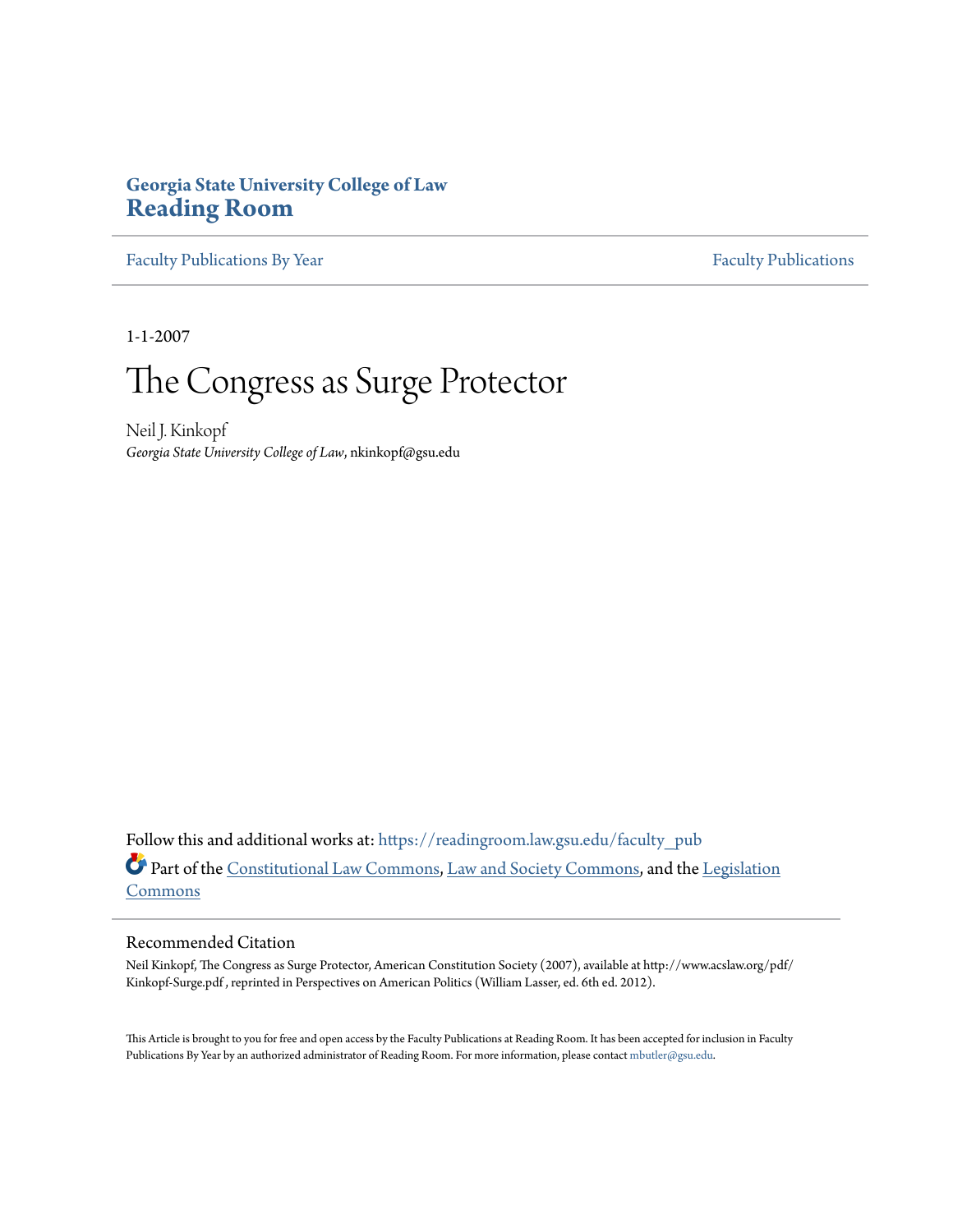

#### **THE CONGRESS AS SURGE PROTECTOR** *By Neil Kinkopf*

Reports indicate that President Bush plans to respond to the deteriorating situation in Iraq by substantially increasing the number of American troops deployed there. (BBC 1/2/07.) According to these reports, the President will call for the nation to make sacrifices in support of this "surge" in troop levels. The Constitution makes it quite clear that Congress may stop the President from imposing such sacrifices on the nation. This decision is one that rests with our democratic process and is vested originally in Congress.

The President's plan to escalate the war in Iraq is opposed by the overwhelming majority of Americans; only 11%, according to a recent CNN poll, believe we should send more troops to Iraq (CNN 12/18/06). These views are evidently shared by the President's strongest supporters. Columnist Robert Novak's survey of Senate Republicans shows that only 12 support escalation. (Washington Post 1/1/07) And among the military, which has been a staunch supporter of the President's Iraq policies, now only 35% approve of the President's handling of the war and only 38% support escalation according to the annual poll conducted by The Military Times. (Army Times 12/29/06) Additionally, the Baker-Hamilton Commission makes emphatically clear that the President's plan is in opposition to the only bipartisan consensus as to how to move forward in Iraq.

### **Congress Can Forbid the President from Escalating the Iraq War without Renewed Authorization**

Even if the President does not submit his plan for congressional approval, Congress is constitutionally empowered to require him to do so.

The Constitution grants Congress extensive war powers – so extensive, in fact, that Chief Justice John Marshall once wrote that "The whole powers of war being, by the Constitution of the United States, vested in Congress, the Acts of that body can alone be resorted to as our guides …." (*Talbot v. Seeman* (1801).) These powers include the power to declare war; grant letters of marque and reprisal; raise and support an army and navy; make rules for the government and regulation of the land and naval forces; provide for the calling forth of the militia; and to lay taxes and appropriate funds to provide for the common defense, with the proviso that no appropriation for such a purpose can be for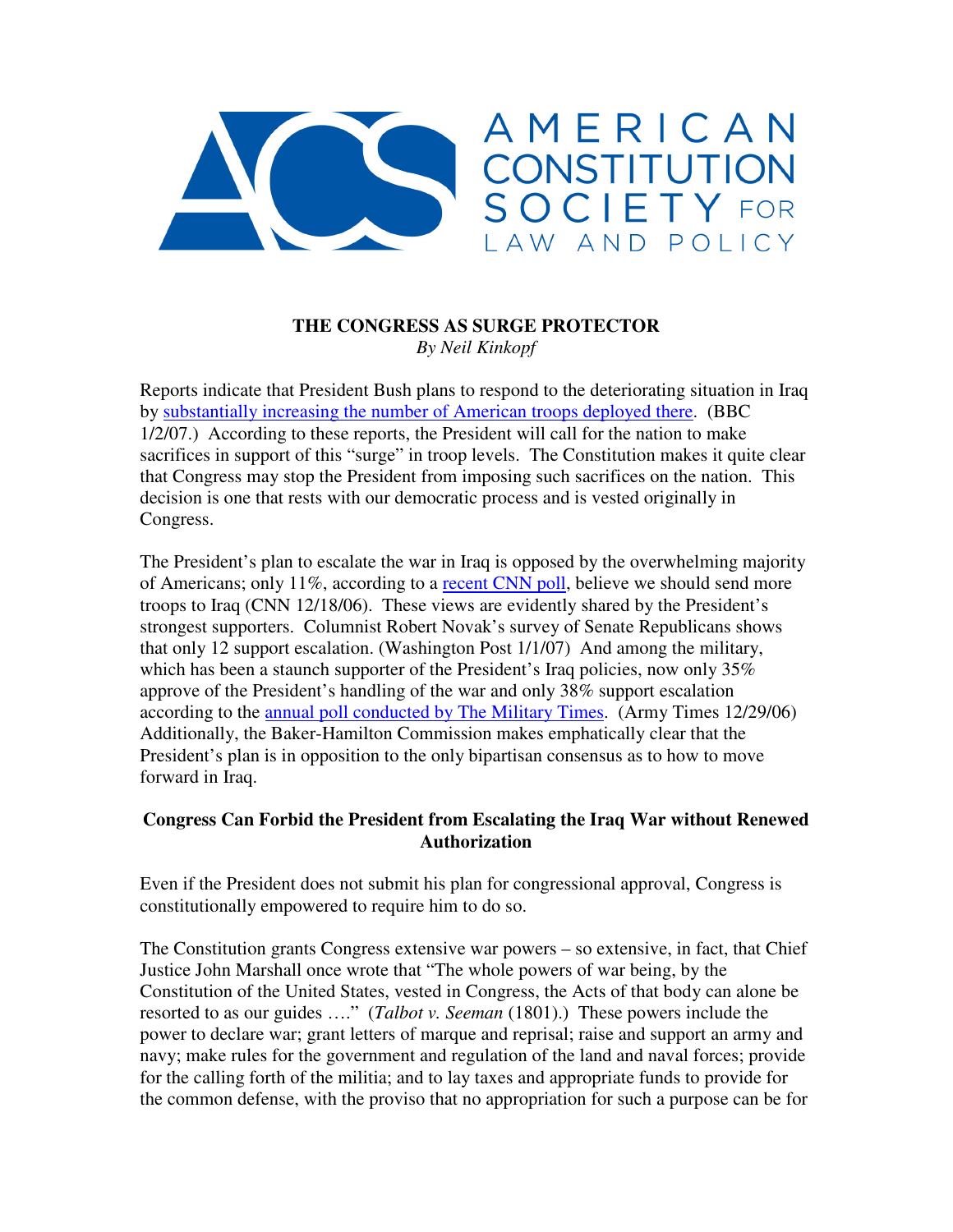more than two years. The President is made the commander in chief and is authorized to appoint, with Senate confirmation, such military officers as Congress may by statute create.

This structure is an intentional departure from the British approach. The King was set up, in Blackstone's phrase, as the "generalissimo"; he was authorized to initiate and to prosecute war of any scope on his own authority. Under the U.S. Constitution, by contrast, it is Congress that has the power to initiate and regulate war, while the President is authorized to command the resulting war effort.

As Commander in Chief, the President's role is to prosecute the war that Congress has authorized. The President may not go beyond this authorization.

This understanding of the President's power as Commander in Chief is plain enough from the text of the Constitution itself. It has also been the consistent interpretation of the Courts. Chief Justice John Marshall set forth this interpretation in a series of cases arising from the naval war with France. Most notably, in *Little v. Barreme*, Chief Justice Marshall held that the President's war powers are defined by statute and may not exceed statutory limits.

In the naval war with France, Congress had authorized the U.S. navy to intercept vessels bound to, but not from, French ports. In *Little* a U.S. navy ship, acting pursuant to a presidential order to intercept ships bound to or from French ports, intercepted a commercial vessel suspected of coming from a French port. The Supreme Court ruled the action illegal because it went beyond the military force authorized by statute.

The Supreme Court has continued to adhere to this view of the war power. In *Youngstown Sheet & Tube Co. v. Sawyer* (the famous Steel Seizure case), the Supreme Court struck down President Truman's order that the nation's steel mills continue operating in order to keep the troops in the Korean War armed. Justice Jackson's famous concurring opinion (which the Supreme Court has since held to set forth the proper view of presidential power) emphasized that the Constitution does not set forth exclusive power, but overlapping or shared power. Where Congress and the President share power, as in the area of war power, the President is bound to comply with the statutes that Congress enacts.

Most recently, the Supreme Court has applied Justice Jackson's framework to resolve challenges to President Bush's assertions of commander-in-chief power. In both *Hamdi v. Rumsfeld* (2004) and *Hamdan v. Rumsfeld* (2006), the Supreme Court rejected the President's assertion of unilateral authority to conduct military operations (in those cases dealing specifically with the detention and treatment of enemy combatants), holding instead that the President must comply with applicable statutory limits as well as applicable international law.

The Supreme Court has been clear and unambiguous. When Congress, acting in the vast areas of overlapping power, tells the President "no," the President must comply. Thus,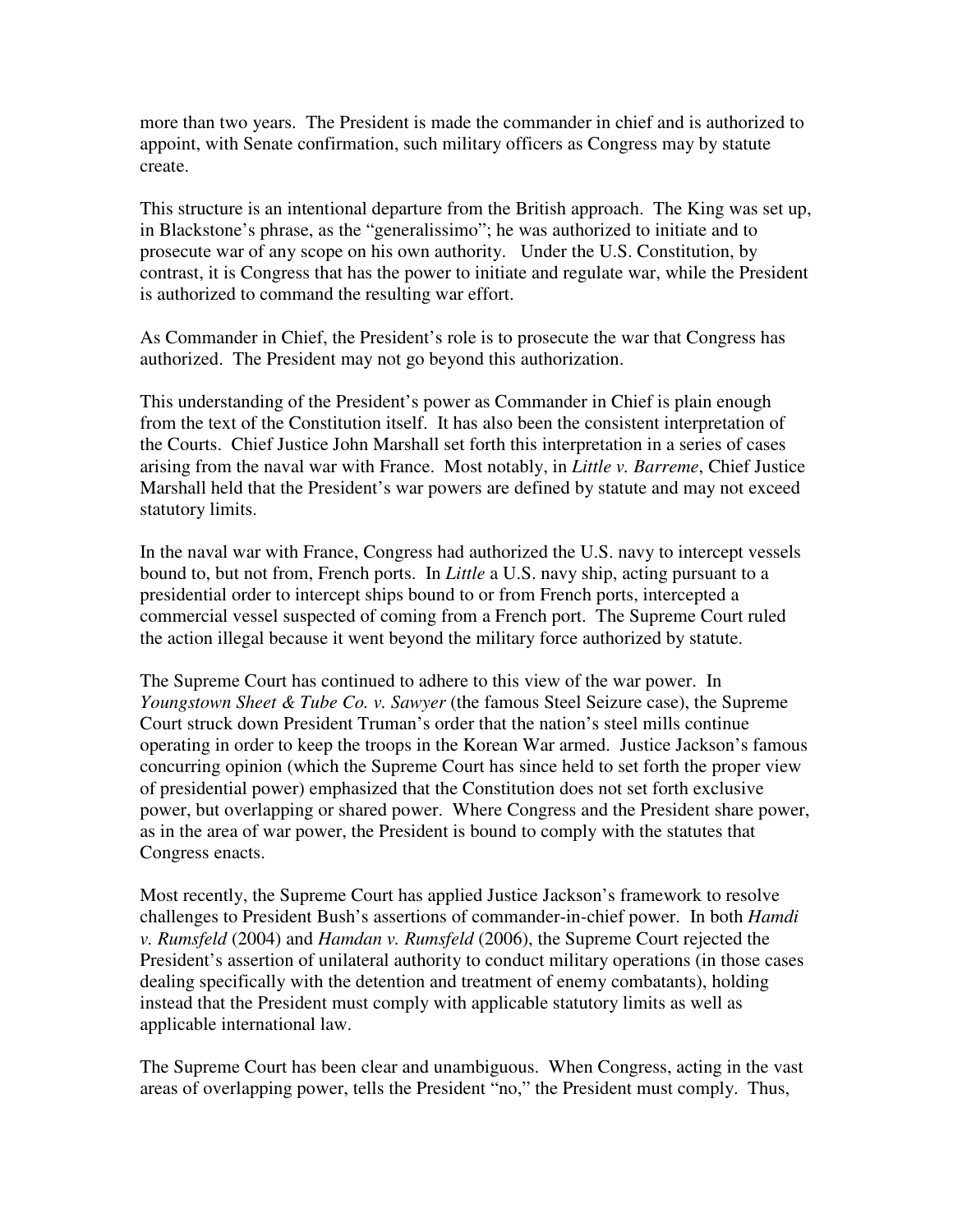Congress may limit the scope of the present Iraq War by either of two mechanisms. First, it may directly define limits on the scope of that war—and forbid the President from exceeding these limits—such as by imposing a ceiling on the number of troops assigned to that conflict. Second, it may achieve the same objective by enacting appropriations riders that limit the use of appropriated funds. Indeed, the reason that the Constitution limits military appropriations to two years is to prevent Congress from abdicating its responsibility to oversee ongoing military engagements.

## **The President Should Seek Congressional Assent for His New Iraq War Plans**

The Constitution's drafters understood the immense national sacrifice that war entails. Moreover, they understood the advantages that would accrue to the President during times of war. For these reasons, the Constitution assigns Congress the power to initiate war and to define the parameters of military operations. The Constitution's structure, then, clearly contemplates that important decisions regarding the scale of war are to be made not by the President alone, but through the democratic process. This is why the Constitution mandates Congress's assent not only to the initiation of a war but to its size and scope.

To be sure, Congress has authorized the war in Iraq. As a legal matter, that authorization was drafted broadly enough to encompass the escalation that the President has in contemplation. Nevertheless, the Iraq War authorization was made on the basis of false premises that go directly to the President's case for his planned troop surge.

- On behalf of the Bush Administration, Secretary Rumsfeld testified, against the advice of General Eric Shinseki, that the Iraq War could be successfully waged with troop levels at or below present number.
- Secretary Rumsfeld also said that the war would take "six days, six weeks. I doubt six months," and that, quite the opposite of an insurrection, American and coalition forces would be greeted as liberators.
- Former Deputy Defense Secretary Paul Wolfowitz testified that the war would cost the nation very little, and that Iraq's oil revenues would allow it to "finance its own reconstruction."

The authorization for war in Iraq, then, was clearly premised on the Bush Administration's representation that it would involve little or no sacrifice. For President Bush to now unilaterally decide that the nation should make extreme sacrifices pursuing a plan that lacks support of the Congress (including his own party), the military, and the American people is a bait-and-switch exercise. Such action would be contrary to the fundamental constitutional principles that demand public deliberation and assent before committing the nation's people, treasury, and prestige to war on this new scale. (This is so even though such action would not technically violate any rule of constitutional law, due to Congress's authorization of the Iraq War.)